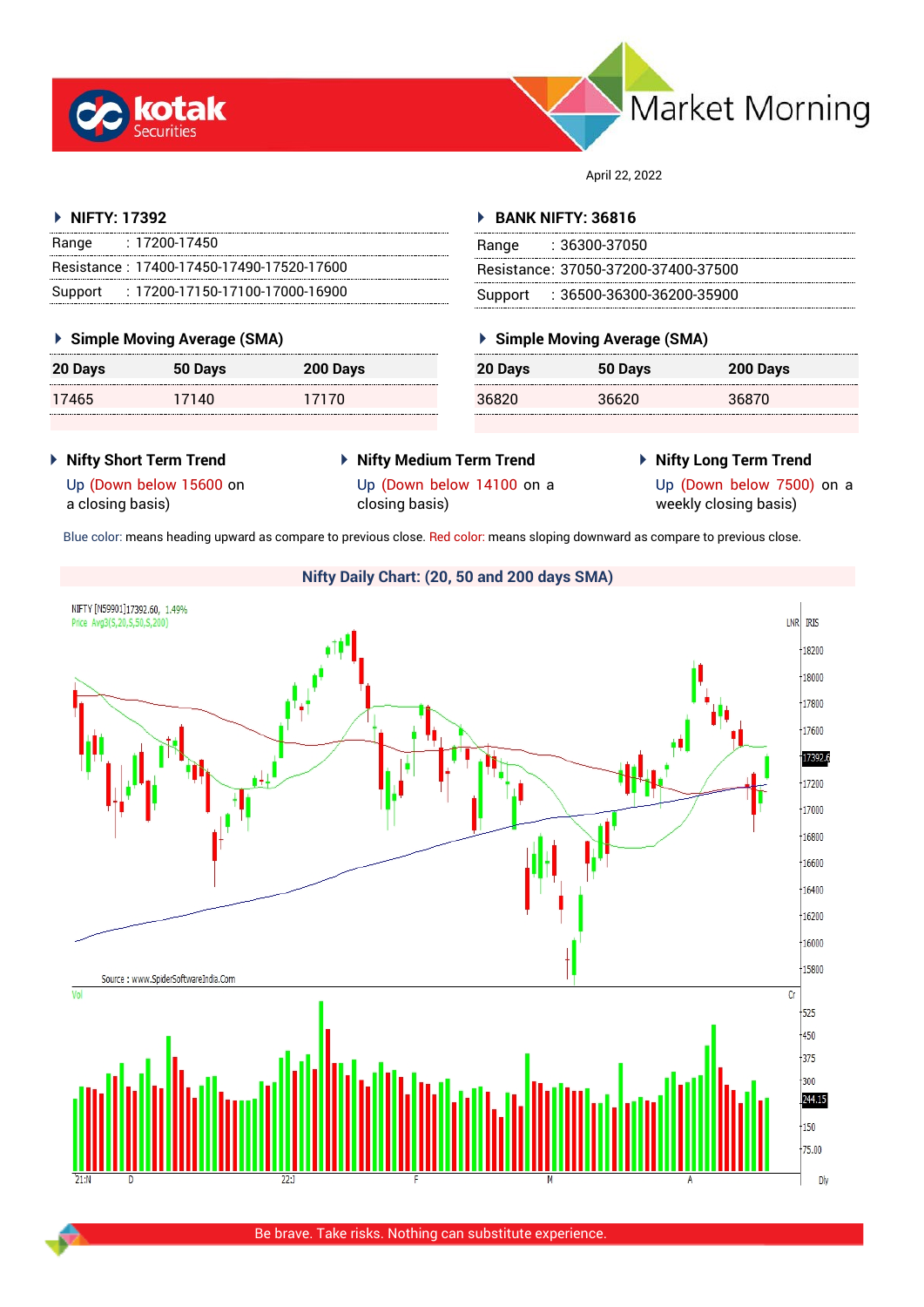#### **Market Analysis**

Nifty up 264 points while Sensex is up 874 points. Among sectors, almost all major sectoral indices were trading **Nifty/Sensex Daily View:** Benchmark indices continued the positive momentum for the second day in a row, with in the green, but the Nifty Auto index outperformed with gains of over 2 per cent. Technically, after a strong start, the Nifty successfully traded above the 200-day SMA, it also formed a long bullish candlestick on the daily chart which favours an uptrend. We are of the view that the short-term formation has changed from negative to positive, but due to the excessive stretching of the intraday move, range-bound movement is not ruled out. The immediate hurdle for traders would be 17400-17450/57900-58100. On the other hand, 17200-17100/57400-57100 will act as an important support zone for the day traders. The current news flow is highly uncertain, which will keep the market volatile. It is advisable to buy and sell on the reversal formation. A close below the level of 17200 would be negative for the market.

## **RATING SCALE (PRIVATE CLIENT GROUP)**

| <b>BUY</b>      | $\overline{\phantom{0}}$ | A condition that indicates a good time to buy a stock. The exact circumstances of the signal will be determined by the indicator that an<br>analyst is using.  |
|-----------------|--------------------------|----------------------------------------------------------------------------------------------------------------------------------------------------------------|
| SELL            | -                        | A condition that indicates a good time to sell a stock. The exact circumstances of the signal will be determined by the indicator that an<br>analyst is using. |
| Stop Loss Order | $\overline{\phantom{0}}$ | An instruction to the broker to buy or sell stock when it trades beyond a specified price. They serve to either protect your profits or<br>limit your losses.  |

#### **FUNDAMENTAL RESEARCH TEAM (PRIVATE CLIENT GROUP)**

Head of Research Auto & Auto Ancillary Transportation, Paints, FMCG Banking & Finance [shrikant.chouhan@kotak.com](mailto:shrikant.chouhan@kotak.com) arun.agarwal@kotak.com agarwal.amit@kotak.com Hemali.Dhame@kotak.com

**Jatin Damania Purvi Shah Rini Mehta K. Kathirvelu** Metals & Mining, Midcap Pharmaceuticals Research Associate Support Executive jatin.damania@kotak.com [purvi.shah@kotak.com](mailto:purvi.shah@kotak.com) rini.mehta@kotak.com [k.kathirvelu@kotak.com](mailto:k.kathirvelu@kotak.com) +91 22 6218 6440 +91 22 6218 6432 +91 80801 97299 +91 22 6218 6427

Oil and Gas, Information Tech Construction, Capital Goods & Midcaps sumit.pokharna@kotak.com pankajr.kumar@kotak.com

+91 22 6218 5408 +91 22 6218 6443 +91 22 6218 6439 +91 22 6218 6433

# **Sumit Pokharna** Pankaj Kumar

+91 22 6218 6438 +91 22 6218 6434

**Shrikant Chouhan Arun Agarwal Amit Agarwal, CFA Hemali Dhame**

#### **TECHNICAL RESEARCH TEAM (PRIVATE CLIENT GROUP)**

**Shrikant Chouhan Amol Athawale Sayed Haider**

[shrikant.chouhan@kotak.com](mailto:shrikant.chouhan@kotak.com) [amol.athawale@kotak.com](mailto:amol.athawale@kotak.com) Research Associate +91 22 6218 5408 +91 20 6620 3350 [sayed.haider@kotak.com](mailto:sayed.haider@kotak.com)

+91 22 62185498

#### **DERIVATIVES RESEARCH TEAM (PRIVATE CLIENT GROUP)**

+91 22 6218 5497 +91 33 6615 6273

**Sahaj Agrawal Prashanth Lalu Prasenjit Biswas, CMT, CFTe** [sahaj.agrawal@kotak.com](mailto:sahaj.agrawal@kotak.com) [prashanth.lalu@kotak.com](mailto:prashanth.lalu@kotak.com) [prasenjit.biswas@kotak.com](mailto:prasenjit.biswas@kotak.com)